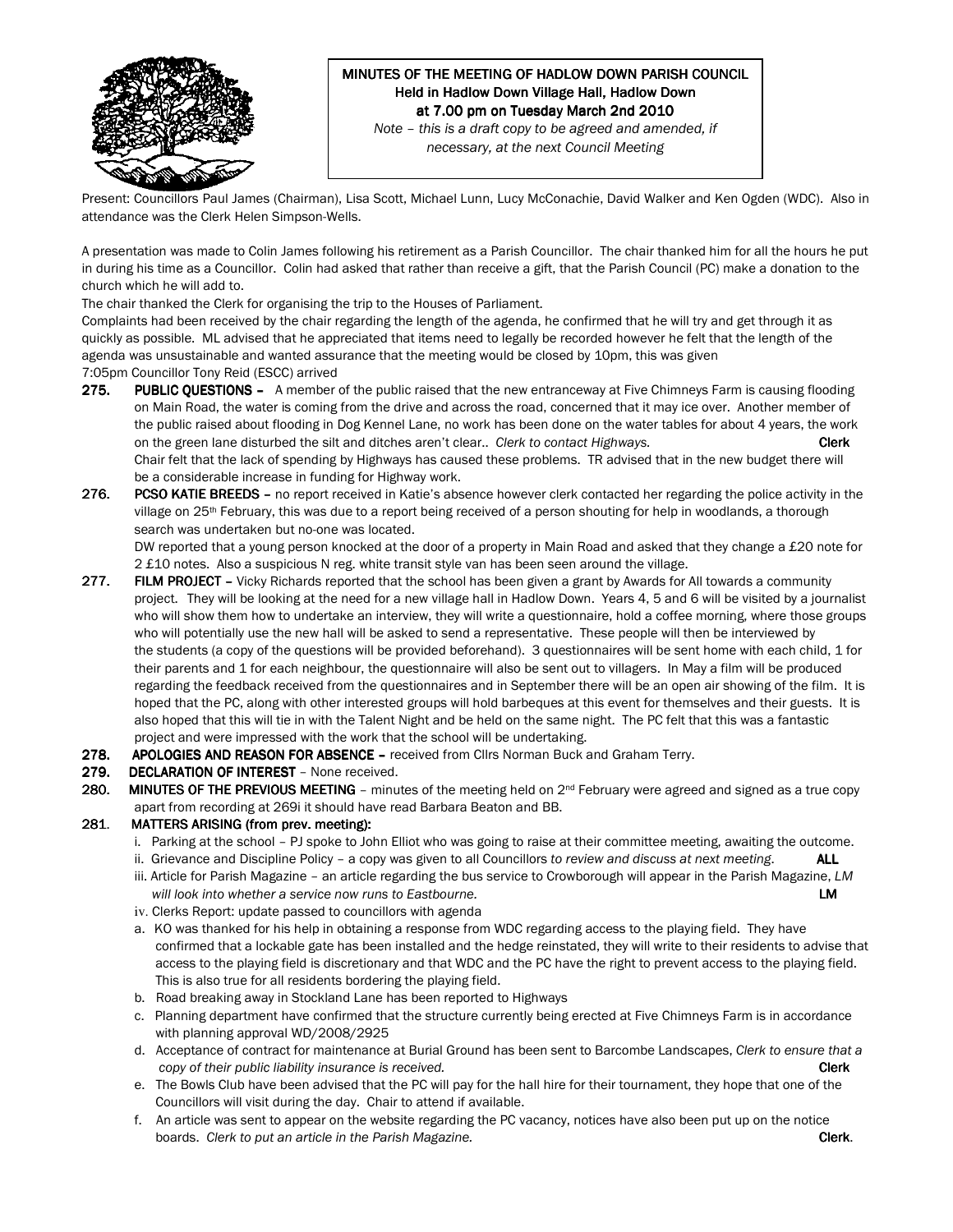- g. The Clerk at Buxted is hoping that their new Councillor will take on the Safer Wealden Partnership meetings if a Councillor from Hadlow Down could then attend WDALC on their behalf. One of her Councillors is also keen to become the parish cluster representative for the Parish Planning Panel meetings
- h. The Rights of Way team have removed the foliage that was brought down on the Stocklands Lane green lane.
- i. The new seat has been added to the insurance.
- j. The problem with surface water at the entrance to Little England Farm has been reported to Highways
- k. A welcome letter was sent to Joanne and Jonathan at Wilderness Wood.
- l. A press release is being issued by Charles Hendry's office following the visit to the Houses of Parliament. The Clerk has written to him on behalf of the PC and those villagers that attended, thanking him for the invite and for the meeting. Thank you's sent to the PC by 2 villagers.
- m. WDC have responded regarding the request for a reduction in the fees for dog and litter bin emptying. They have advised that the amount they charge is at a level to recover the full cost of providing the service, they do not seek to recover more than this. They are awaiting feedback from the collection team regarding usage of the bins.
- n. A response was received regarding the Sustainable Communities Act, proposals had to be received by  $31<sup>st</sup>$  July 2009.

#### 282. PLANNING APPLICATIONS:

WD/2010/0176/F - HADLOW OAST FARM, CURTAINS HILL, TN22 4DU - Porches, dormer and second floor alterations – The Parish Council supports this application

WD/2010/0014/F - UNIT 5, COLES HALL FARM, FIVE ASHES, TN20 6JH - Change of use of existing building to cheese storage from general storage. Retention of 2 no. storage tanks for unpasteurised milk and whey associated with existing cheese making business. – The Parish Council fully support this application and give their encouragement to this rural cottage industry in the High Weald

WD/2010/0328/F - LARCH WOOD, WILDERNESS LANE, TN22 4HT - Proposed garage conversion and new replacement garage – The Parish Council supports this application.

#### **GRANTED PLANNING PERMISSION:**

WD/2009/2253/F - FIR TREE COTTAGE, WILDERNESS LANE - Proposed loft conversion to dwelling PREVIEW OF NEW INN APPLICATION - The Chair has received a copy of the documents from the agent, these were viewed and discussed by the PC. Response to be made to the agent – The Parish Council is pleased and excited to accept the plans in principal and wholeheartedly support the project, however we have concerns about the lack of parking, we would need a scheme to restrict parking on the forecourt, tied into a s.106 agreement. We would also wish to see the redundant fuel tanks dealt with as a pre-condition to this application.

KO suggested that a preview of the plans be held at the Village Hall, PJ will discuss with the applicant. REFUSED PLANNING PERMISSION:

None received.

 WD/2009/2557/F and WD/2009/2558/LB Shepherds Hill House, Buxted – proposed orangery with basement consisting of wine cellar, utility room and pool plant room – withdrawn.

283. REPORTS FROM CLLR. TONY REID, ESCC & CLLR. KEN OGDEN WDC - TR advised that spending on Highways will increase by £9.5million over the next two years. The  $1st$  million will address damage caused by the extreme weather and flooding. A questionnaire has been sent out asking how well ESCC managed conditions in the bad weather. On  $11<sup>th</sup>$  March they are holding the final interviews for a new Chief Executive as the present one is retiring. TR was sent photographs taken of the A272 at Buxted on Sunday  $28<sup>th</sup>$  February following the excessive rainfall, the water came right up however the new culvert has made a big difference and it didn't flood.

ML referred TR to the last PC meeting where parents raised the concern that St Mark's School couldn't clear the snow outside the school. TR confirmed that this will be covered in the review. It was felt that there needs to be clarification for the schools on what they should do under these conditions.

DW raised regarding the extra money for Highways and the contractors they use. TR advised that May Gurney's contract is due to run for a further 18 months, however they can use other companies as well. TR confirmed that principal authorities in the South East will be meeting and will discuss sharing services, i.e. for major works, they are hoping this will reduce costs.

DW said that the he was pleased to see that the road surface outside Waste Wood was mended however there is now a new large pothole, immediately in front of where the work had been done. Clerk will raise at SLR meeting. DW confirmed that he had completed and returned ESCC's aforementioned questionnaire.

Chair queried why Uckfield High Street was being resurfaced during the day rather than at night.

KO advised that WDC are trying to cut back on the enforcement section in planning. The Housing Needs Survey cost £64,000.

DW asked why the training meetings he recently attended were held at Uckfield Civic Hall rather than at WDC offices, KO confirmed that the offices at WDC were unavailable.

#### 284. BANK RECONCILIATION: - Bank statements not yet received.

282. WDC have advised that officers have decided that an Environmental Impact Assessment is required for application WD/2010/6500 at Five Chimneys Farm. The agent is applying to the Secretary of State for a screening direction. The Clerk has asked WDC that in future the PC is made aware of any developments, like this, affecting applications, WDC will be raising this matter internally.

 DW advised that the previous application for Five Chimneys Farm was for a mobile home, he will look into whether this complies with the present structure. DW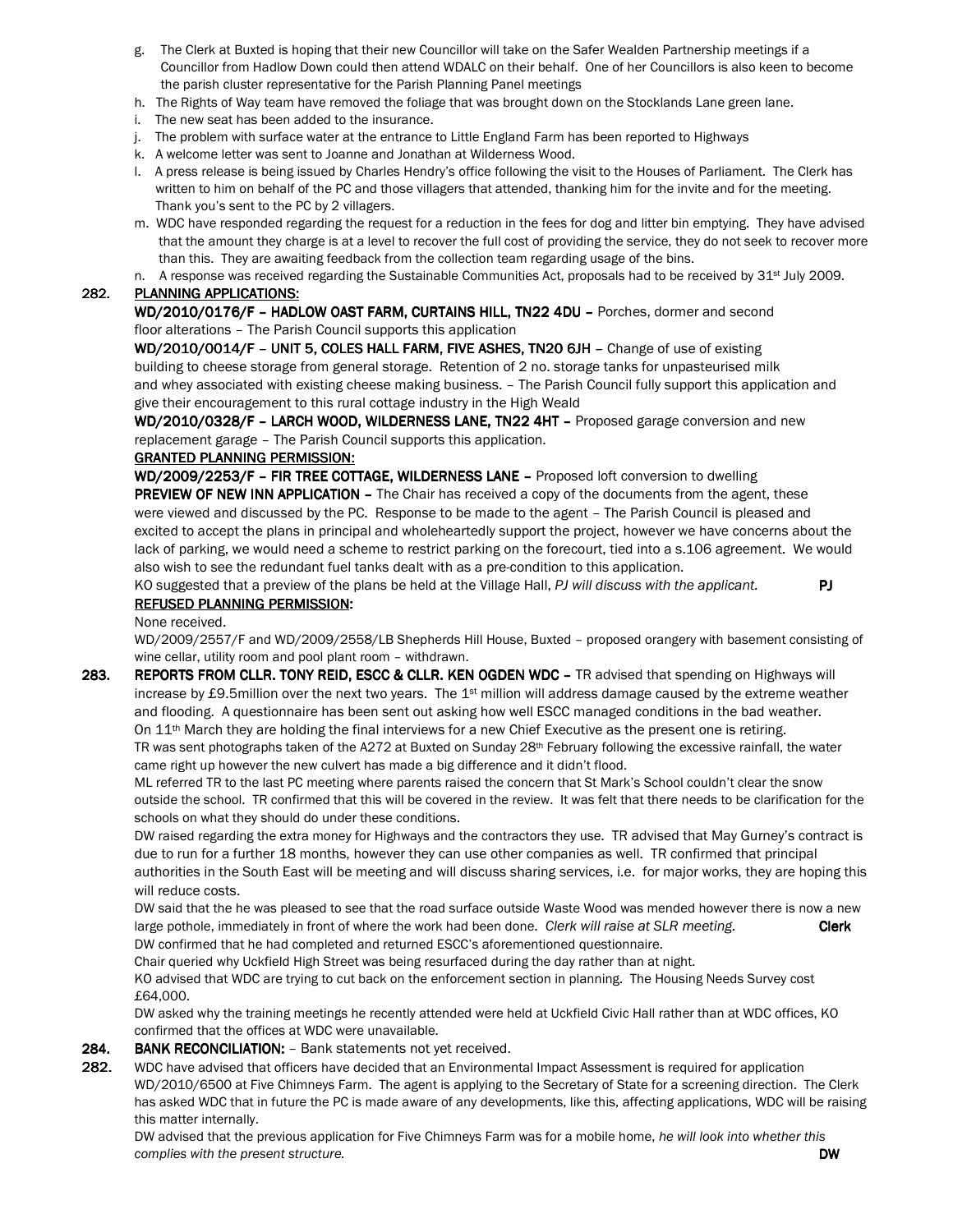### 285. OTHER FINANCE MATTERS -

- i. Payment of £61.70 was ratified, payable to Paul James for 2 visits to ESCC records office
- ii. Payment of £10.00 was ratified, payable to Graham Terry for purchase of "Plan, Design and Build"
- iii. The PC agreed to become Friends of the East Sussex Record Office cost is £24.00 for annual membership.
- iv. Notification has been received of an increase in the cost of the litter and dog bin emptying service from £4.35 per bin to £4.45. Clerk to ensure response received regarding how often the bins are used and to check how many there are and where they are placed. Clerk and the state of the state of the clerk clerk
- v. A request for a grant has been received from The Heathfield Partnership, Sports and Leisure Committee towards a new indoor pool in Heathfield. They are asking for a donation of £500 from each of the local parish councils. It was agreed that the Parish Council would not be able to support them. Clerk to write to inform them. Clerk
- vi. Correspondence from NSPCC passed to LS to review. LS
- vii. Quote has been received from GW Allen Contractors for £520 for the installation of the new seat, PC agreed to the quote.
- 286. ACCOUNTS FOR PAYMENT: The following were agreed for payment:
	- i. Helen Simpson-Wells. Salary £666.63 includes £24.40 for mileage, £57.74 training hours and 65.70 expenses. £460 already paid by standing order, therefore cheque raised for £206.63.
	- ii. ICO (Information Commissioner's Office) £35.00 renewal of registration
	- iii. Peter Gillies £25.85 in payment of invoice for English Woodlands, to be taken from Pathfinder Grant
	- iv. BT £152.10, telephone and internet usage. New direct debit form signed as BT have no record of receiving the previous one.
	- v. WDC dog bin emptying £65.03
	- vi. Huck Nets (U.K.) Ltd £109.28 to be taken from Pathfinder Grant
	- The following payments were also signed which will be ratified at the next meeting:
	- Technix Rubbers and Plastics Ltd £1238.45, to be taken from Pathfinder Grant
	- Viking Direct £48.15 stationery
- 287. PARISH ASSEMBLY to be held on Tuesday 20<sup>th</sup> April at 7pm at the Village Hall. Clerk to produce a notice for the boards and arrange for an item to appear on the website and in the Parish Magazine. KO suggested that the Clerk raise at the SLR meeting about having "don't remove" stickers on notices for the Parish Assembly. Clerk
- 288. COMMUNITY PLAN ML advised that he is awaiting items from a number of people. The Sussex Wildlife Trust will also be sending him a map of the area.
- 289. VILLAGE MAINTENANCE TEAMS Clerk to complete and send off list of tasks for Village Maintenance Teams to perform, to also contact them to see if they can remove the old seat in School Lane and if so to request a new quote from G.W. Allen Contractors.  $\blacksquare$
- 290. A272 BETWEEN BEECH TREE COTTAGES AND A267 Chair raised about the number of accidents on this section of road. It was felt that the problems are caused by speeding vehicles and from water freezing on the road. Clerk to raise at SLR meeting, to also request details of number of accidents in this area, DW to take photographs for the SLR meeting to show where vehicles have damaged the hedge way, following an accident. **Clerk/DW** Clerk/DW
- 291. SLR (HIGHWAYS) MEETING LS requested that it be raised at the SLR meeting about the possibility of having a sign pointing down Hut Lane for the Village Hall. Clerk went through the items she has to go on the agenda. Ditch clearing including rural lanes and culverts, together with timescales required for how long it will take to resolve problems, to also be added to the agenda.

 The Clerk received a telephone call from a member of the public regarding the lack of deer warning signs after 2 deer ran out in front of their vehicle, to also be raised at the meeting

292. WEBSITE – update given from the recent meeting with the owner and editor of the village website. It was recommended that the PC actively use the pages allocated to them on the website. They have been given guarantees that these pages are secure and have been assured that editorial content has been reviewed. Chair recommended that the PC work wholeheartedly with the website, this was agreed by all. The Clerk updated the PC on the options for emails, it was agreed that emails to Councillors would also be copied to the Clerk. Clerk to organise. Clerk The editor confirmed that as all documents are sent to him in pdf format they are secure. ML welcomed that EW has now resumed the editorial and commented that he does a very good job of this. EW advised that the more communication from the PC the better as villagers use the website.

EW requested an article for the website on the visit to the Houses of Parliament, Clerk to organise. Clerk Clerk has received training notes from EW on how to access and update the website, Chair felt that the learning of this and electronic planning should be recorded as training time.

- 293. TELEPHONE BOX Clerk has received a response from English Heritage regarding the feasibility of listing the telephone box, Clerk to complete application form, and DW to take photographs Clerk Clerk/DW EW offered to look in "A272 – An Ode to a Road" and see if there is a reference to the telephone box.
- 294. VILLAGE HALL LAND OWNERSHIP Chair confirmed that he has received copies of paperwork confirming that the PC own the land the Village Hall stands on. Clerk is still awaiting confirmation from Barclays in Tunbridge Wells regarding what paperwork they have. Clerk to chase. Contact the change of the change of the change of the change of the change of the change of the change of the change of the change of the change of the change of the change of the
- 295. WASTE AND MINERALS CORE STRATEGY ML advised that he hadn't yet reviewed the new documentation. The initial